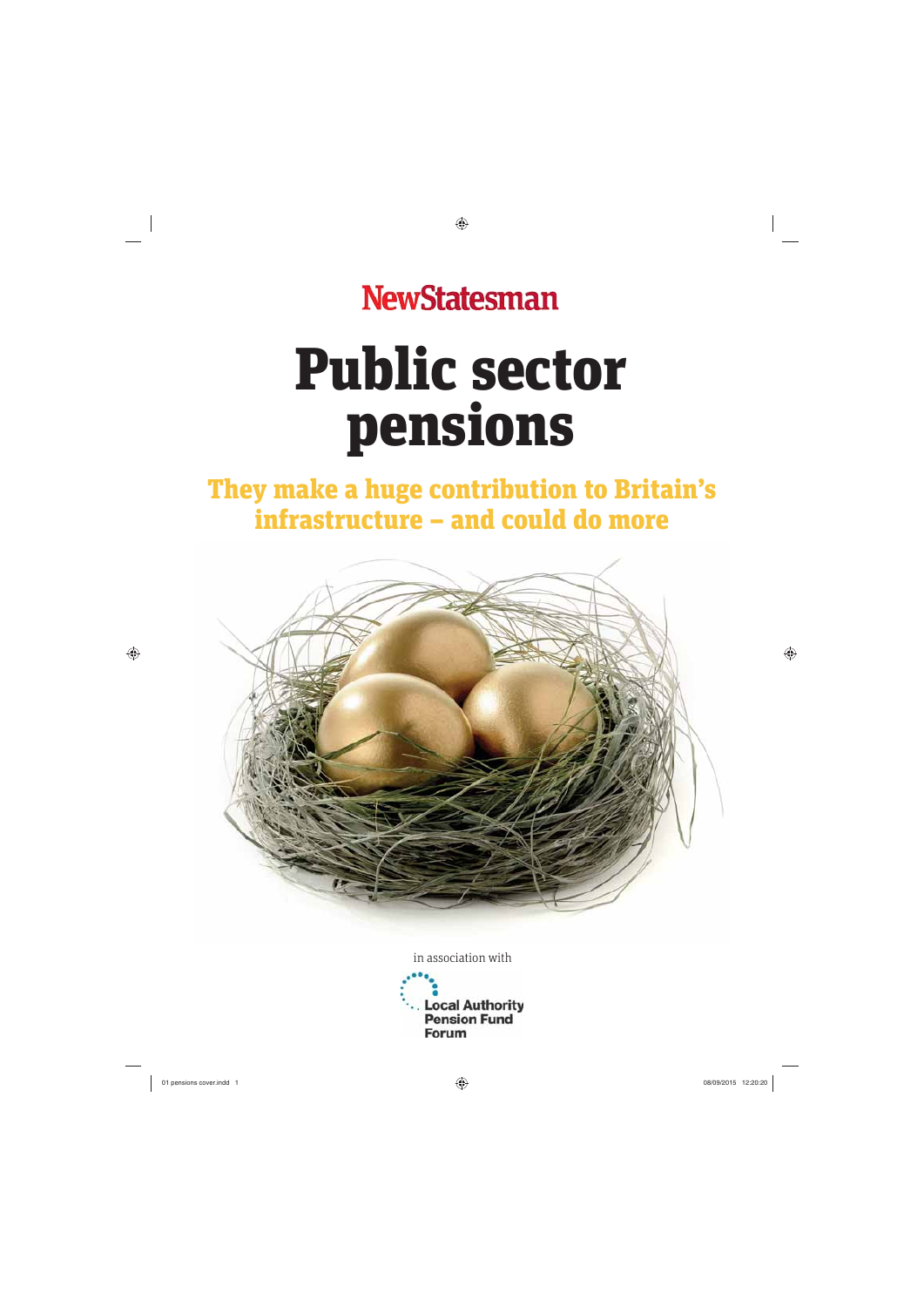# So where does all the money go?

## By Cllr Kieran Quinn

The Local Government Pension Scheme holds hundreds of billions of pounds in assets in regional funds. How can their influence bring about maximum benefit?

The Local Government Pension<br>
Scheme (LGPS) is vast and com-<br>
plex. Across the UK it has about six<br>
million members and roughly £250bn of he Local Government Pension Scheme (LGPS) is vast and complex. Across the UK it has about six assets. It is run through locally administered regional funds across the UK that carry out the core functions of operating the scheme, collecting contributions, investing, and paying pensions and lumpsum benefits. This collective scale gives us a voice that we have taken efforts to make sure is heard strongly and clearly in the halls of power.

To give an example: I was in conversation on Budget Day with Treasury officials regarding proposals arising from the Budget, with a continued focus on pooling investments in order to improve performance, cut costs and help support investment in UK infrastructure.

This is not as easy as it sounds, but I remain optimistic that it can be achieved. I'm sure I was not the only one to notice a difference in tone from the government this time round. We have moved beyond the language of imposition towards the language of co-operation, with ministers inviting us to come forward with our own proposals.

How the LGPS funds work with government to achieve this goal is one of the most pressing tasks we face. At times like these we must hold on to our fundamental purpose: to provide pension benefits that our members value at a price that ensures taxpayer value and supports local growth.



Reasons for optimism? Managers of local government schemes are looking to boost their cash flows

Many of the critical challenges remain the same. Austerity continues to shrink and fragment the local authority workforce, and the cost of the LGPS has never been so crucial to trying to balance the budgets of scheme employers. Headline writers sometimes brand the LGPS as "town-hall pensions", but the employers and members who take part in the scheme are more complex and wide-ranging, more so than almost any private-sector pension schemes. Some of these nonlocal-authority employers, most notably housing associations and further education colleges, are starting to come under

the kind of financial pressure that local authorities have become used to.

Extremely low interest rates, which increase the value of defined benefit pension schemes' liabilities, are also persisting. The uncertainty in the global economy evidenced by the Chinese stock market's roller-coaster ride in August may keep interest rates low for longer still. We must remember that the LGPS operates on a time horizon of some decades rather than years. We have weathered adverse circumstances before and we will do so again. One way in which we are exploring how to do this is by boost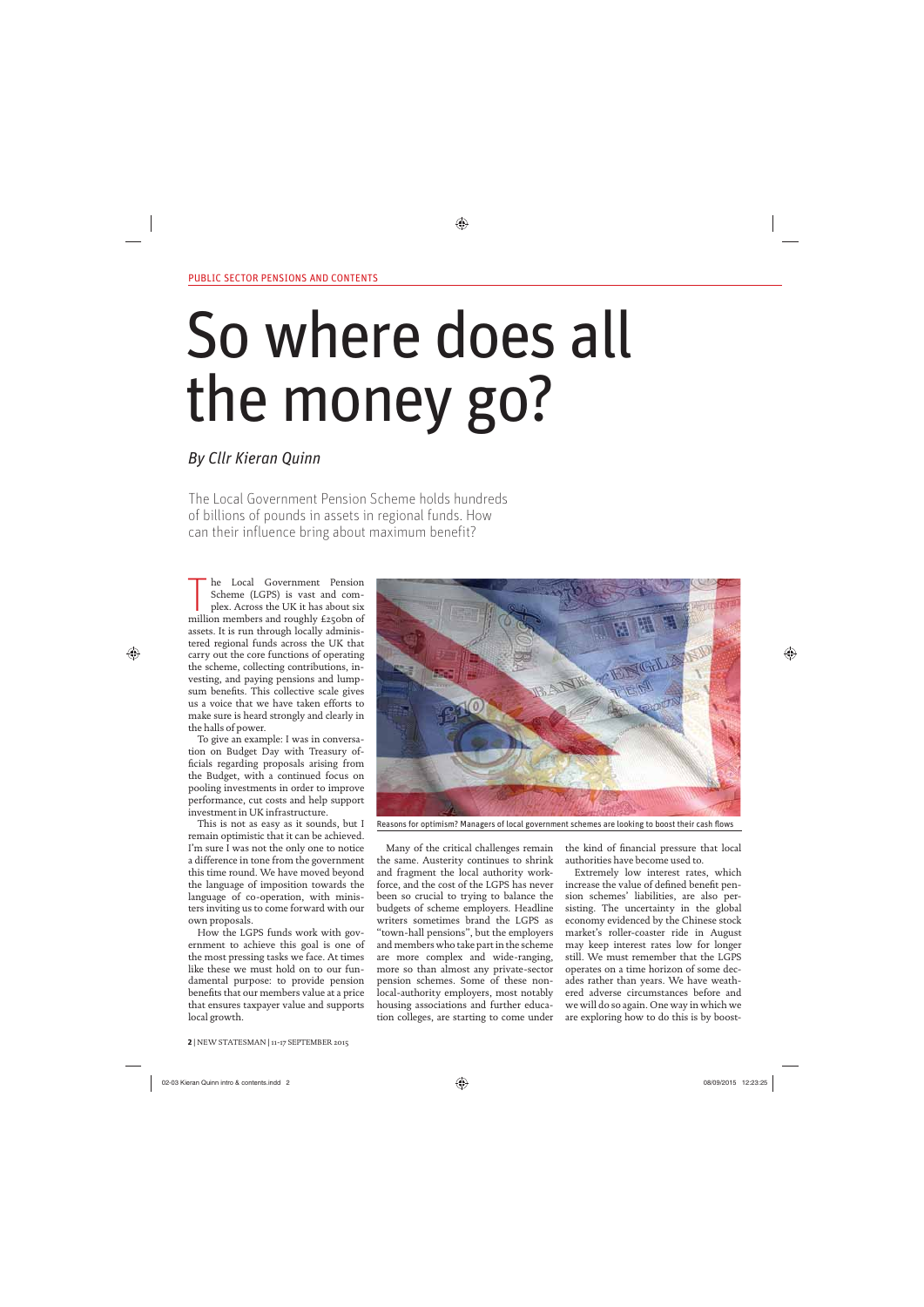New Statesman 71-73 Carter Lane London EC<sub>4</sub>V 5EQ Tel 020 7936 6400 Subscription inquiries, reprints and syndication rights: Stephen Brasher sbrasher@ newstatesman.co.uk 0800 731 8496

*Supplement Editor* Guy Clapperton *Design and Production* Leon Parks *Sub-Editors* Peter Barker Stephen Manning

*Commercial Director* Peter Coombs +44 (0)20 3096 2268 *Account Director* Jugal Lalsodagar +44 (0)20 3096 2271

First published as a supplement to the *New Statesman* of 11-17 September 2015. © New Statesman Ltd. All rights reserved. Registered as a newspaper in the UK and US. The paper in this magazine originates from timber sourced from sustainable forests, responsibly managed to strict environmental, social and economic standards. The manufacturing mills have both FSC and PEFC certification and also ISO9001 and ISO14001 accreditation.



#### 2 *Kieran Quinn* Pensions could do more

Public-sector pensions are looking surprisingly robust. Could they contribute more to the national infrastructure?

### 4 *Denise Le Gal* LGPS reform

The rules about the investments in which local government pension schemes can invest are too prescriptive. LAPFF calls for a revision of the framework

#### 4 *Susan Martin* Fund collaboration

Pension funds are shut out of many investments, but with a collaborative approach they could become involved in huge projects





#### 6 *Paddy Dowdall* Manchester United

The Greater Manchester Property Venture Fund has allowed pension money to build hundreds of homes and there could be more

### 7 *Karen Thrumble* Economic issues

We have seen bubbles and crises, but pension funds continue to deliver over and above inflation. Will this continue?

This supplement and other policy reports can be downloaded from the NS website at: newstatesman.com/page/supplements

ing our long-term cash flows through investment in UK infrastructure. This is an idea that both we and the government deeply want to see succeed, and the practical steps that we are undertaking to achieve this will be outlined in depth later in this supplement.

We also need to take the opportunity to challenge some of the unhelpful myths around public-sector pensions, such as the idea that they are "gold-plated" when in fact most public-sector pensioners have packages of less than £5,000 per annum. We also need to challenge the idea that public pensions are unsustainable. While it is true that concerns remain over the deficits in the LGPS, the scheme is cash-flow-positive with contributions in exceeding benefits paid. Even with record low interest rates, many LGPS funds remain relatively well funded.

I believe that the reality is less alarming than the doomsayers would have us believe. That does not mean that we can afford to be complacent. There is a real chance through the current reforms to drive even greater efficiency.

We will work vigorously with our members, as long-term asset-owners, to achieve this, and we will also continue our unique shareholder engagement

## We need to challenge unhelpful myths around public-sector pensions

work with businesses on high-profile areas of common interest such as remuneration, carbon management and employment standards.

I feel greatly privileged to be involved with the LGPS. My involvement includes chairing the largest LGPS fund, chairing the Local Authority Pension Fund Forum (LAPFF) – the UK's leading collaborative shareholder engagement group – and representing metropolitan local authorities on the LGPS advisory board, which has been created to advise and assist governments on the operation of the scheme.

This supplement contains several articles from experts on local government pensions. They are best positioned to deliver the work we will need to undertake in the future.

The articles are grouped around a common theme: how do we collaborate in order to deliver sustainable long-term value? That is the question that we will be judged on by the government, the wider pensions industry, scheme employers, taxpayers and, most importantly of all, our members.

*Councillor Kieran Quinn is the chair of the Greater Manchester Pension Fund, chair of the Local Authority Pension Fund Forum and a member of the LGPS advisory board*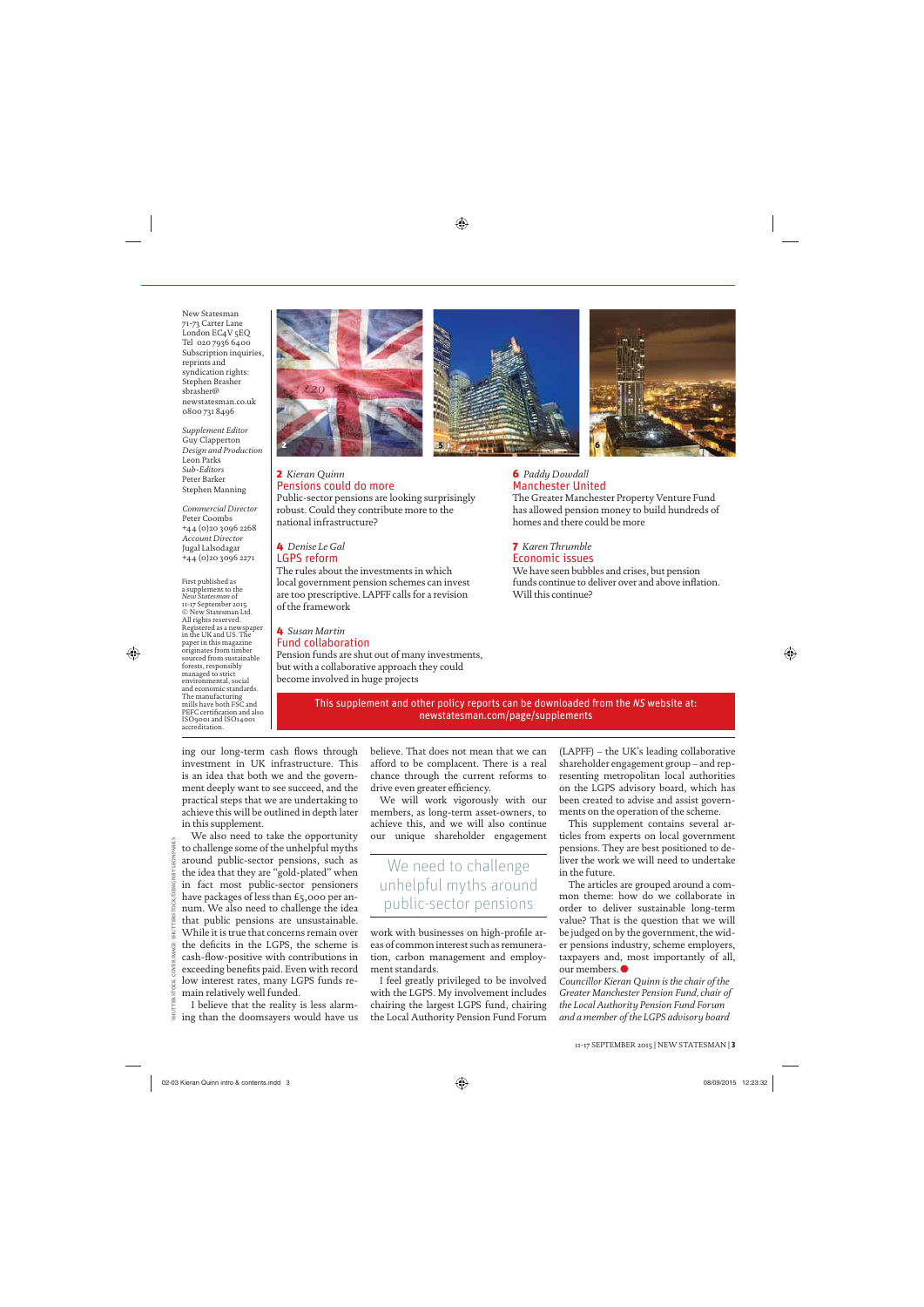## LGPS reform

Cllr Denise Le Gal

The new ministerial team at the Department for Communities and Local Government will no doubt already be aware of the many opportunihe new ministerial team at the Department for Communities and Local Government will no doubt ties and challenges facing the Local Government Pension Scheme.

The LGPS is vast and complex. As of 31 March 2014, in England and Wales alone it had five million members, more than 10,000 participating employers and nearly £250bn of assets.

The LGPS in England and Wales is delivered via 89 regional funds. Each of these is faced with many challenges – particularly the increased administration needs of the new career-average scheme introduced in 2014, and assisting resource-constrained employers to provide accurate data and to communicate with employees.

Add to this the end of defined-benefits schemes being able to contract out of the State Second Pension in 2016 and the associated requirement for funds to agree millions of individual member records with HM Revenue & Customs, plus the additional National Insurance costs that members and employers alike will incur unless the government introduces measures to mitigate the impact.

As I write, the Chancellor, George Osborne, has just announced the expected further cuts to pensions tax reliefs for high earners, which the LGPS fund should be communicating to members who are likely to be affected.

Funds must also show how they meet the requirements of the Pensions Regulator's code of practice for public-sector pension schemes, which focuses on the quality of administration.

In summary, it has never been so challenging to operate the LGPS – and the 2016 actuarial valuations are just around the corner, with investments suffering because of European economic uncertainty, low-bond yield entrenched and local-authority austerity biting harder than ever.

The description above might read like a tale of woe, but it is dangerous to focus too much on the short term. The LGPS has existed in one form or another for almost 100 years, and has provided financial security for millions of members in their retirement or following adversity. Rather than being a knee-jerk reaction to

current events, changes need to be carefully thought out and sustainable.

Ultimately, all LGPS stakeholders are striving to produce a scheme that provides benefits which can support members at a sustainable cost to taxpayers. The cost is largely driven by three points: 1) the benefits that members can expect to receive;

2) the contributions paid by members and employers;

3) the investment returns (net of costs) generated on these contributions.

As life expectancy continues to increase and the footprint of local government becomes smaller, investment returns become more and more important to the sustainability of the scheme.

Among all these changes, something that seems to have been put on the backburner is the creation of fit-for-purpose investment regulations that may help funds improve net investment returns over the long term. These are unlikely to grab headlines, but their impact could be beneficial. The current regulations came into force in 1998. Some changes have been made since, but a fundamental review is overdue.

A balance needs to be struck between principles and detailed rules, and a framework needs to be created that will help support good decision-making in funds.

The current regulations can be too prescriptive. By comparison, private-sector scheme investment regulations are set up on the basis of a prudential framework; these could be adapted to reflect specific LGPS governance arrangements. I believe an appropriate set of high-level investment regulations accompanied by lighttouch guidance would be more flexible and beneficial than what we have now.

As with many aspects of the LGPS, this cannot be considered in isolation. In the July Budget, the Chancellor announced that the government will work with LGPS funds to ensure that they pool investments to reduce costs significantly, while maintaining overall investment performance. The investment regulations need to provide funds with the flexibility to work in partnership with others, both inside and outside the LGPS.

This will also help it use its collective scale to help deliver much-needed investment in infrastructure.

In addition, there is the question of who should be responsible for making the key operational decisions within LGPS funds.

A positive change already in the LGPS (along with the other public-sector pension schemes) is the creation of a national advisory board to make recommendations to ministers. An important part of the board's 2015/16 plan is looking at ways of improving the governance of LGPS funds and considering the separation between the management and administration of local funds and their host authority.

Three options will be analysed, ranging from ensuring the local government officers who administer the funds sit outside of the local authority's HR and finance functions, to creating pension bodies that are distinct from local authorities and would operate in a similar manner to trust-based DB schemes in the private sector.

These changes can help ensure that LGPS funds remain adequately resourced and not subject to one-size-fits-all cutbacks across the local government workforce. Even the smaller LGPS funds are managing huge amounts (only a handful have assets of less than £500m) and, given the challenges I have mentioned here, LGPS cutbacks are surely a false economy at this time of growing complexity.  $\bullet$ *Councillor Denise Le Gal is the chair of the Surrey County Council Pension Fund, a member of the LAPFF executive and a member of the Local Government Pension Scheme advisory board*

## Pension funds can collaborate for investment rewards

Susan Martin

In the early summer, one of the most<br>remarkable technological projects<br>of the modern age made a discov-<br>ary that broadened our view of the uni- $\blacksquare$  n the early summer, one of the most remarkable technological projects ery that broadened our view of the universe. Nasa's New Horizons spacecraft, launched nearly a decade ago, travelled around three billion miles to Pluto and beamed back to earth pictures of the farthest reaches of the solar system. This shows the incredible feats we can achieve by working together – ventures that would be unthinkable without collaboration and teamwork.

Why then do we not adopt a similar approach to expertise within the Local Government Pension Scheme, pooling our technical ability to achieve the results we need in order to collaborate?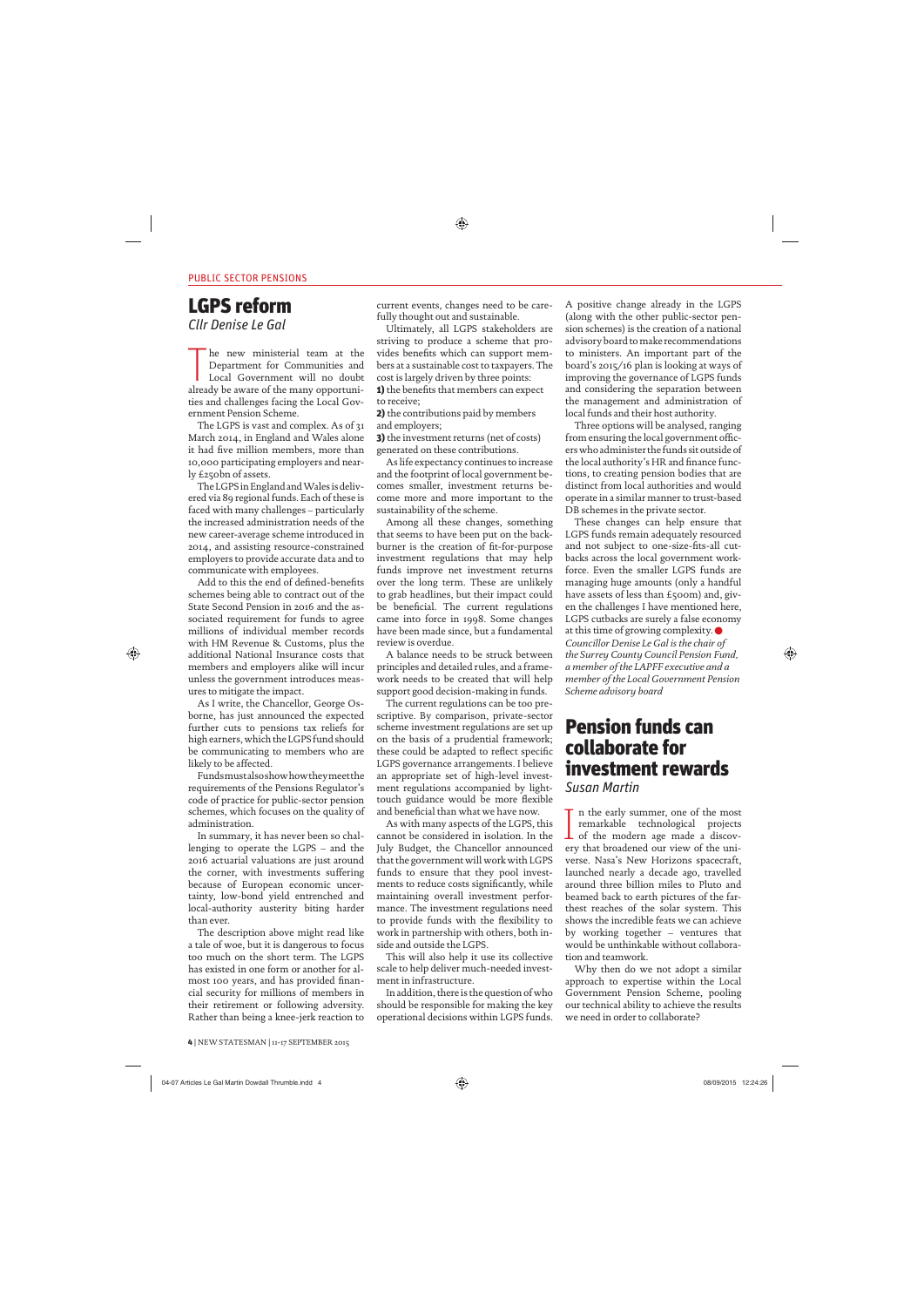Collectively, the LGPS is of a remarkable scale – its 89 funds in England and Wales have combined assets of dozens of billions of pounds. However, its level of fragmentation means that it is vulnerable to challenges, especially the smaller funds.

A total of 89 separate funds investing individually results in inefficient administration and communication, as well as more serious challenges that include higher levels of spending on investment fees, an inability to compete for larger investments and reduced access to longterm alternative asset classes that better match pensions liabilities.

A look at recent developments in the infrastructure sphere shows the extent to which the LGPS, and therefore UK pension-holders, are missing out. Time and time again, British financing is overlooked when funding or investment is sought for British projects.

Since November last year, the Qatari sovereign wealth fund has purchased Canary Wharf, a consortium of the Australian infrastructure investor Macquarie Bank and the Spanish group Ferrovial purchased Southampton, Glasgow and Aberdeen airports, and the Norwegian sovereign wealth fund has continued its investment in the Crown Estate. Word has it that the government has courted a string of global investors in recent years. Foreign pension funds were wooed, but not the UK's own LGPS. Infrastructure investments such as these are a win-win.

They provide pension funds with the long-term, liability-matching returns they require to satisfy future pensions payments, and they provide the UK with much-needed capital to support its infrastructure, providing both an economic and a societal return.

Given that – at £250bn – the LGPS is significantly larger than the sovereign wealth funds of Qatar, Dubai or Australia, it is a travesty that we are not able to compete for assets such as these.

The central issue here is scale. To be able to take on such infrastructure projects, individual funds within the LGPS need to work together. Only by collaborating – by sharing our expertise and experience and by pooling our resources – will we be able to compete with sovereign wealth funds from around the globe.

Infrastructure investment requires a high level of expertise and knowledge at board and executive level – something that it is extremely difficult for smaller

GETTY IMAGES



Bright lights, missed opportunity: the LGPS was locked out of the Canary Wharf acquisition deal

pension funds to access. Countries such as the Netherlands, Sweden, Canada and Singapore have overcome this difficulty by creating bigger funds over several years; the United Kingdom should seek to mirror this practice.

In the past year, the London Pension Fund Authority (LPFA) has been proud to announce two pioneering agreements with other LGPS funds: the formation of a £10bn asset liability management partnership with Lancashire County Pension Fund (initially named the Lancashire and London Pensions Partnership), and a £500m infrastructure investment programme with Greater Manchester Pension Fund. We believe these agreements point the way to a better, fully funded future for the LGPS.

While these two arrangements are of differing scales and have different goals, each demonstrates that it is possible to think laterally and collaboratively in seeking to create a better LGPS.

The partnerships also support the LP-FA's responses to last year's government consultation into the future of the LGPS, which called for more collaboration to realise the benefits of increased scale. We were pleased that this was further echoed by the Chancellor's emergency Budget in July. Minimising investment costs is a critical element of this.

We expect that the economies of scale and cost-saving delivered through improved efficiency will help to achieve lower fee rates for externally managed investments because of larger investment mandates, optimised fee arrangements for direct investments and improved cost management through more sophisticated allocation modelling.

Furthermore, given that, by itself, Lancashire was shortlisted as a buyer of the government's stake in Eurostar and often punches above its weight, greater scale will undoubtedly give us even more heft when bidding for similar assets. The prospects for our collective infrastructure investment are extremely bright.

Our partnership represents 10 per cent of the LGPS in terms of members and employers. We hope to take this further, and to bring together more funds to realise more benefits. It is only through this kind of collaborative, ambitious thinking that we will be able to achieve something truly incredible: eliminating the public pensions deficit and providing a secure, fully funded future for pension-holders.  $\bullet$ *Susan Martin is the chief executive of the London Pension Funds Authority*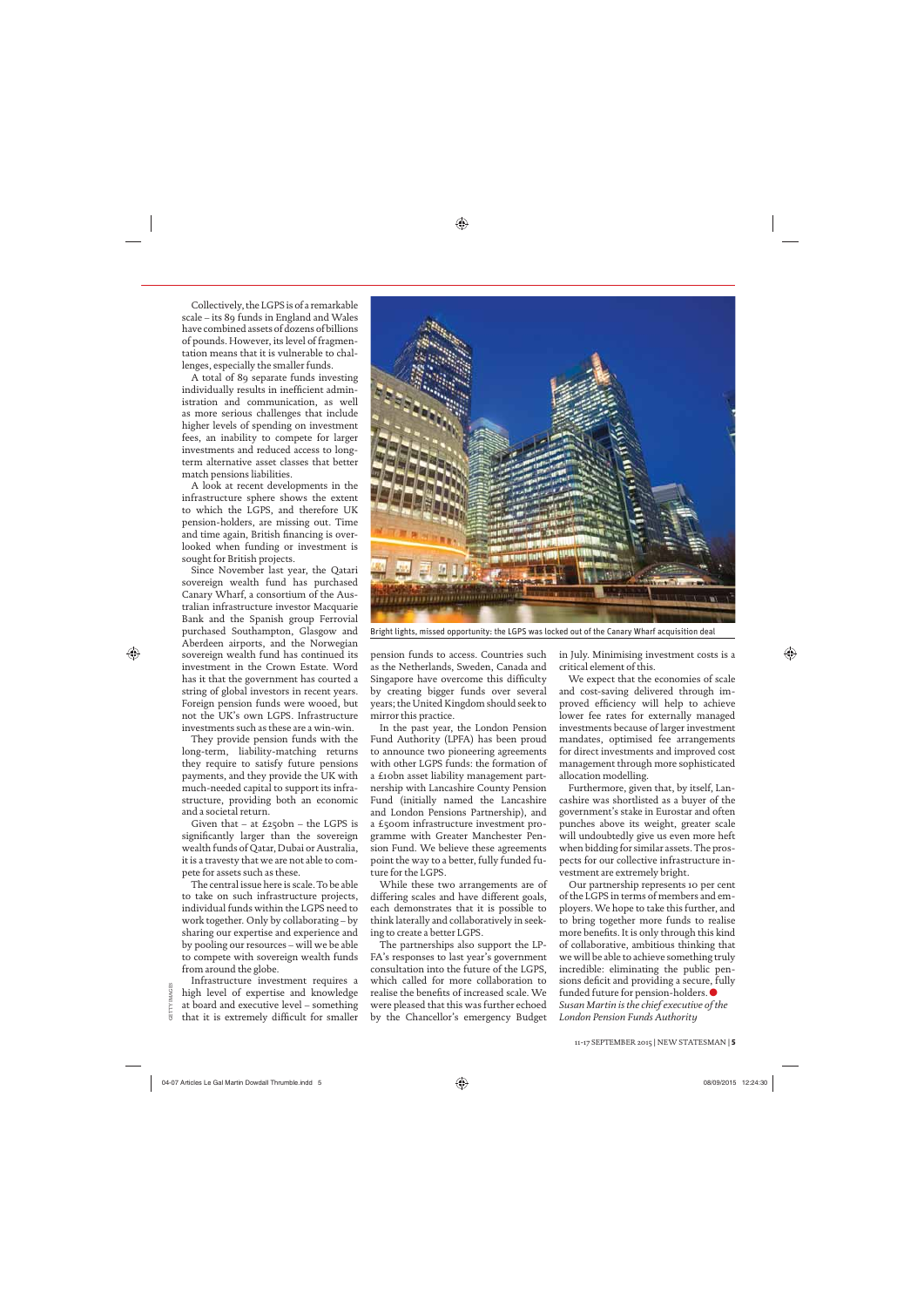## Manchester aims for commercial return and social impact

Paddy Dowdall

reater Manchester Pension Fund<br>(GMPF) is the largest Local Government<br>ment Pension Scheme fund in the<br>LIK It has assets of £17 chn and more than (GMPF) is the largest Local Government Pension Scheme fund in the UK. It has assets of £17.5bn and more than 350,000 members. GMPF has invested in its local area for more than 20 years. The fund's local investment programme has the twin aims of commercial returns and supporting the area.

Commercial returns are defined to be, as a minimum, the return required by the actuary to help deliver low, stable employer contribution rates to employers while maintaining the solvency of the fund. To generate positive local impact, the fund has historically invested in the north-west with a focus on Greater Manchester. This has included direct investment, primarily in the development of commercial property by the fund, and more recently a broader range of investments has been made. The Greater Manchester Property Venture Fund has an allocation of up to 3 per cent of fund value and undertakes property development. Its biggest scheme, a joint venture with Argent, was completed last year: this is a 270,000-square-foot office development in central Manchester, and lettings are going well to high-profile tenants.

There are significant fiduciary and reputational risks in making local investments and it is crucial that the appropriate governance structure and other controls are in place to mitigate these. The GMPF management panel has working groups to lead, oversee and support its operations, all of which meet quarterly. Close attention is given to putting arrangements in place to demonstrate the commerciality of the investment opportunity, including other investors participating on the same terms, external management, external advice and the development of in-house capacity and expertise.

A more recent, important theme in our local property portfolio is the need for housing and the good, risk-adjusted returns that housing can offer a pension fund due to the strong income generation and secure collateral base. The fund has taken part in a venture with Manchester City Council, its first direct involvement



Funds from local government pension schemes can play a vital role in boosting stocks of new homes

in building affordable homes. The aim is to work with other Greater Manchester authorities to increase our investment. The purpose of the investment is to respond to the demand for housing, support regeneration, deliver financial benefits to the council (including a new-homes bonus and enhancement of the council tax base) and, crucially from our perspective, to generate a commercial return. The first project has been successful and we have a high degree of confidence that the investment will deliver on our twin aims.

In this first phase, 240 homes are being built on five sites in Manchester, four of which were owned by Manchester City Council and the other by the Homes and Communities Agency. Of these 240 homes, half are built for sale and half for market rent. The mix between sale and rent was determined by commercial factors. Construction has gone well, as has the sales programme; we have a tenant on a long lease who is also the property manager for the rented homes and responsible for the "landlord's" risks.

Financial viability was determined in aggregate across the five sites and this enabled more homes to be built sooner. There was a mix of sites, with the good sites balancing out more challenging regeneration areas. The fund is also helping other LGPS funds in developing similar projects.

The management panel has been looking to diversify its local investment portfolio while retaining the twin aims. There has also been a debate within the LGPS over the need to increase collaborative working as an alternative to scheme mergers and to compulsory collective investment vehicles.

The fund participated in the Investing for Growth initiative with five other LGPS funds. The aim was for the investments to deliver commercial returns and have a social impact. Due diligence was shared between the participating funds and GMPF invested in opportunities targeting loans to SMEs, property, and social impact bonds.

The next phase, learning from our experience, is to build a local "impact" portfolio. Again, the aim is to build a diversified portfolio investing in funds and co-investments and investing in different parts of the capital structure. The plan includes investments in and loans to SMEs and local infrastructure. GMPF is seeking to work with private-sector partners and other north-west funds in co-investing in some or all of the investments made, adding to and benefiting from an economy of scale. The fund has been an investor in infrastructure funds for many years because of the attraction of long-term cash flows.

To complement this programme and take advantage of opportunities for direct investment and other benefits arising from economies of scale – not least reducing investment management costs and fees – we have entered into a joint  $\frac{5}{9}$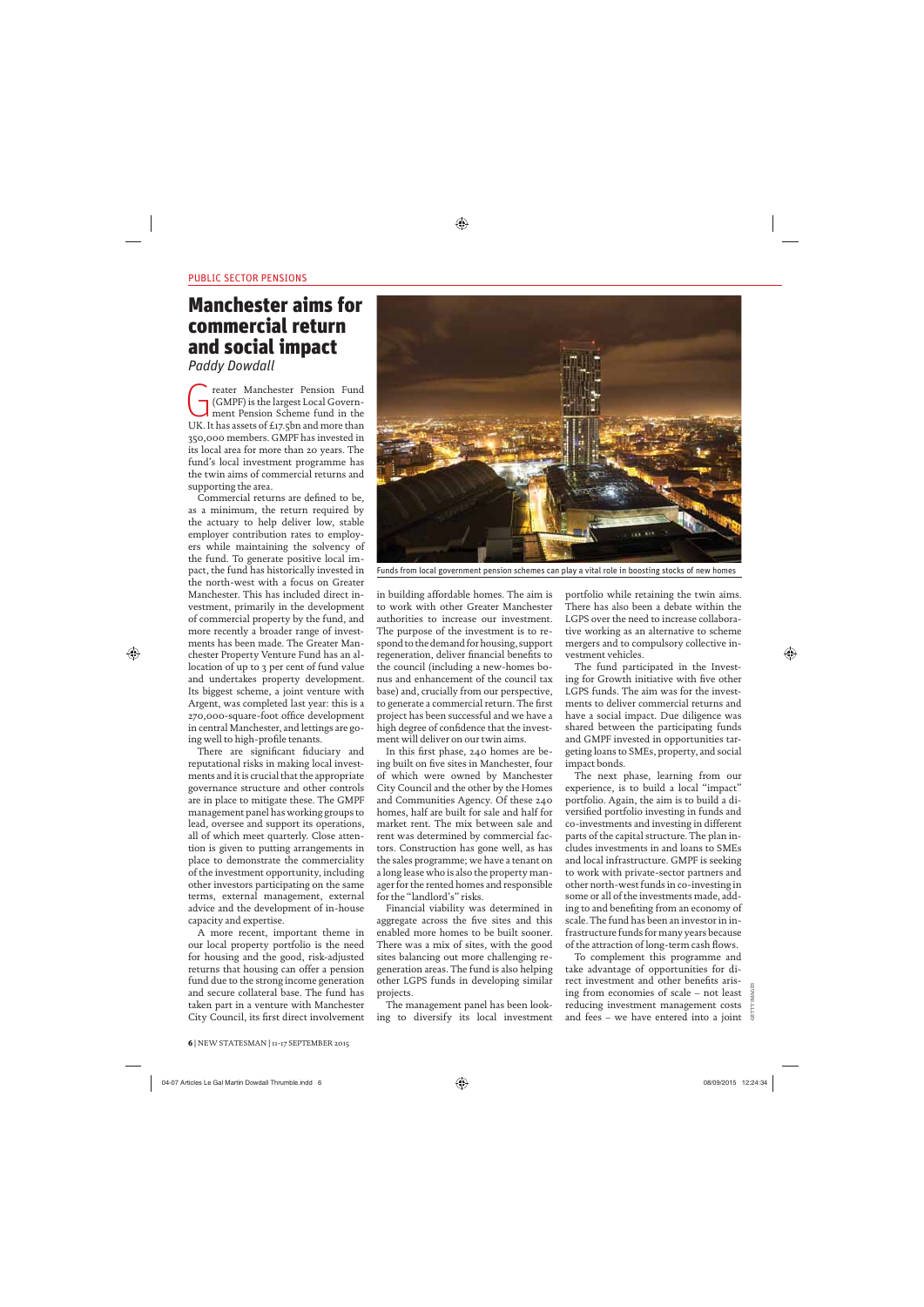venture with LPFA to invest in infrastructure, with each party committing £250m. The joint venture offers the scope for other investors to participate. These sums will be committed within three years if all goes as planned.

GMPF is also looking to collaborate with Funds across the UK in alll capacities and has had constructive dialogue with Strathclyde Pension Fund on ways of working together. It has also given information to the Scottish parliament on its housing investment and hopes to continue to work with all interested parties to promote the model wich combines the provsion of much needed housing with good risk adjusted investment returns for the pension fund.

We are confident that the property, impact and infrastructure investment portfolios that are being developed can deliver on the twin aims, and that the platform is capable of being extended to support collaborative working across the LGPS for these and other asset classes. *Paddy Dowdall is the assistant executive* 

*director (property and local investments) at Greater Manchester Pension Fund*

## Despite bubbles and crises, funds deliver well above inflation

Karen Thrumble

The past 20 years have not been an easy time for investors. They have seen the dotcom bubble and its subsequent implosion at the start of the he past 20 years have not been an easy time for investors. They have seen the dotcom bubble and its millennium, the 2007-2008 credit crisis and, more recently, the distorting effect of quantitative easing on financial markets. Over this period, the range of investment products available has increased markedly, as has the choice of investment managers. Despite these challenges, local authority pension funds, as measured by the State Street Local Authority Universe (which comprises 85 funds with a total value of \$200bn at the end of March 2015) have delivered an impressive aggregate return of 8 per cent per annum – 5 per cent a year above inflation. Such returns are well ahead of that required by schemes' actuarial valuations. In other words, the investment side (the controllable part) of the LGPS pension equation has exceeded expectations.

These returns have been driven by the schemes' investment strategies. Most LGPS funds have remained heavily equity-oriented: the average scheme still invests 60 per cent of its assets in this asset class. Funds have been able to retain this level of commitment – which is well above the typical equity component of corporate schemes – because most have remained cash-flow-positive throughout the period. This is because the schemes have remained open to both new and existing members.

The remainder of the assets has historically been invested in bonds and property. However, in recent years there has been increased investment in alternative asset classes, including private equity (which should provide equity-like returns) as well as diversified growth and absolutereturn strategies (which should provide consistent returns – albeit below those of equities – and may reduce some of the volatility associated with equity investing). Some funds have diversified into areas such as infrastructure investment, social housing, forestry, commodities and active currency funds – although these remain at a relatively low level for the LGPS as a whole.

Given the increase in types of investments held, together with the increased specialisation of many of the investment managers employed, funds have increased markedly in complexity over the period. The average fund now has 11 managers – which can create an additional administrative and governance burden, as well as an increase in costs. While adding more managers should improve diversification, some funds may be investing too little in an asset or a manager to make any tangible difference to either its risk or return profile.

Another problem is that funds may be focusing on the wrong areas. Performance, relative to the fund's strategic benchmark, is often afforded a higher level of time and effort than it strictly merits. Only about a tenth of the overall fund return will come from any added-value from active management – yet substantially more time is spent reviewing this part of the scheme return. This focus on relative performance may encourage too much decision-making on a short-term time frame. Managers may not get long enough for their particular style to add value, or they may be appointed on the back of strong recent results. Changing managers, although sometimes necessary, is expensive and the cumulative cost of these changes over time is a major factor in determining why most funds in the LGPS have underperformed – albeit modestly – their strategic benchmarks over the past decade.

Active equity management has had a good run recently: most funds experienced above-index performance in the most recent three-year period. In the longer term, however, after investment management costs have been factored in, the decision to invest actively is less compelling. Passive management is considerably less expensive and removes the risk in manager selection. Just under a quarter of assets under management are currently managed passively through index-tracking funds, while the remainder are managed actively to outperform a benchmark.

The best-performing funds over the longer term are quite a diverse bunch – nearly all of the largest funds have produced better-than-average results. This group usually has good governance structures in place, well-resourced pensions departments and a relatively long tenure of key personnel.

This group also contains most of the internally managed funds, which have performed extremely well at delivering better-than-average results at lower-than-average levels of risk. Internal management has a number of obvious benefits – the investors are genuinely long-term in their approach and not chasing quarterly performance targets. More often than not the funds are well diversified in terms of stock-holdings and the interests of the investment team and the authority are aligned.

It's not just the largest funds that have performed well; some of the best-performing funds over the long term are also the smallest. These funds often have a relatively simple structure due to their size, which means they have delivered strong results in a more volatile manner.

Long-term, straightforward, well-governed – it seems that running a successful fund may not be as complicated as industry experts would have us believe. *Karen Thrumble is the head of the local authority State Street Global Services (world markets performance service) All data referenced in this article has been sourced from the State Street Local Authority Universe unless otherwise stated and is at end of March 2015*